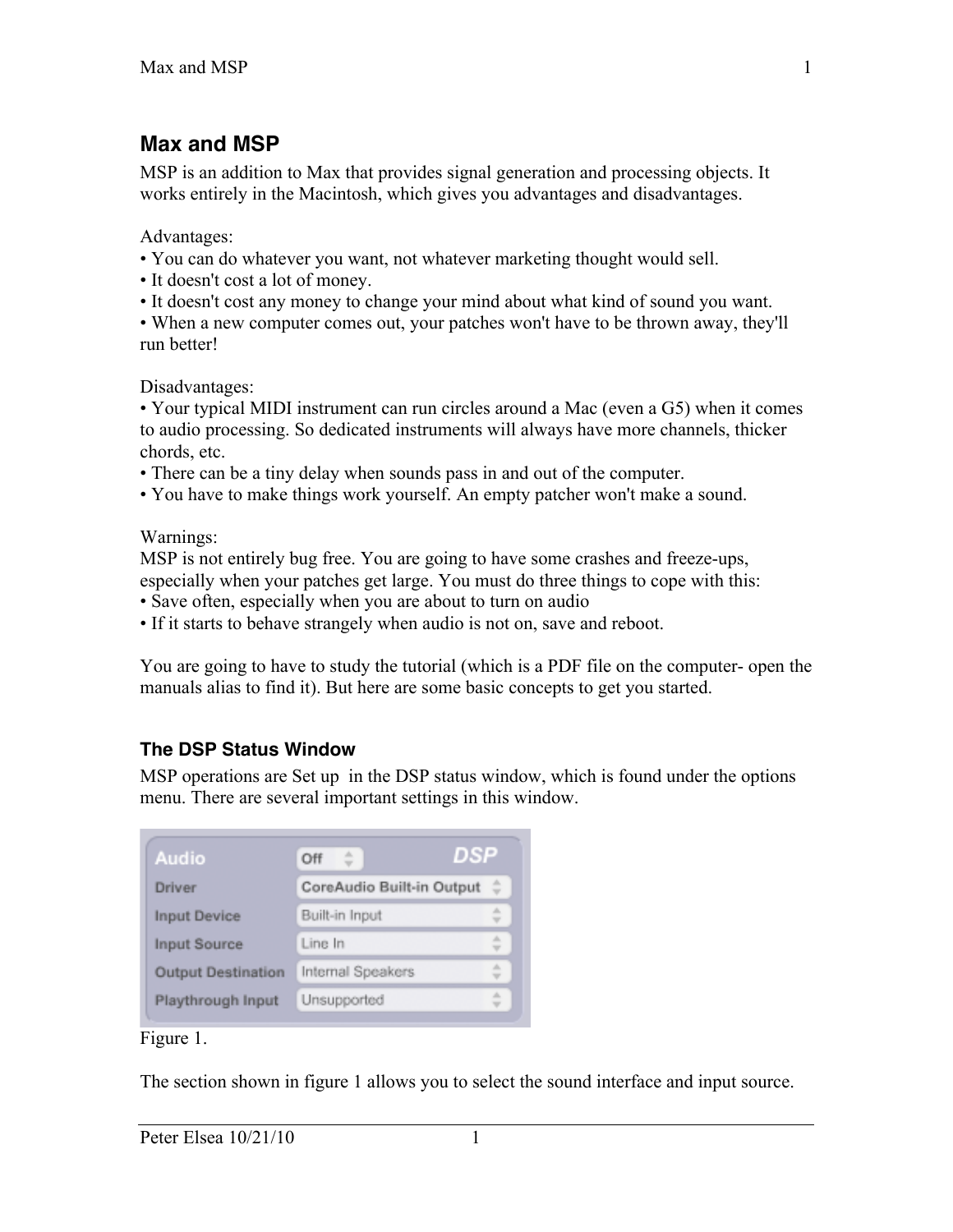An interesting choice for driver is "nonRealTime". Which lets you compute complex processes and listen later, a la Csound. Some options will not fill in for some interfaces- these will have to set on the interface control panel or sound preferences.



Figure 2.

You can change the sample rate in the pane shown in figure 2.. I/O vector size is the number of bytes pulled off the interface at one time. This directly affect audio latency. The signal vector size is the number of bytes Max processes in a batch. These should both be as small as you can get away with. You know you aren't getting away with a setting when the audio pops and crackles or the user interface objects get sluggish.

The Max scheduler is the master clock that processes all non audio activity. When it is placed in overdrive, calculations triggered by midi or metro happen at interrupt level, without stopping for slow processes like screen redraws. In the old days, when computers were pokey, we kept this on but it doesn't make a lot of difference on Gigahertz machines. The Max scheduler is only accurate to within 2 milliseconds. If you want timing tighter than that, putting the scheduler in audio interrupt will get it down to once per vector. (Divide vector size into sample rate to figure out how often that is.)



Figure 3.

The pane of figure 3 tells how the computer is doing. Audio processing is pretty hungry, and if CPU usage gets above 70% or so, other functions of the computer, such as processing keyboard input will suffer.

| Input Channels     | 8       | Output Channels    | 8            |
|--------------------|---------|--------------------|--------------|
| Channel 1          | 1 input | Channel 1          | 1 output     |
| Channel 2          | 2 input | Channel 2 2 output |              |
| Audio Driver Setup |         |                    | I/O Mappings |
|                    |         |                    |              |

Figure 4.

Peter Elsea  $10/21/10$  2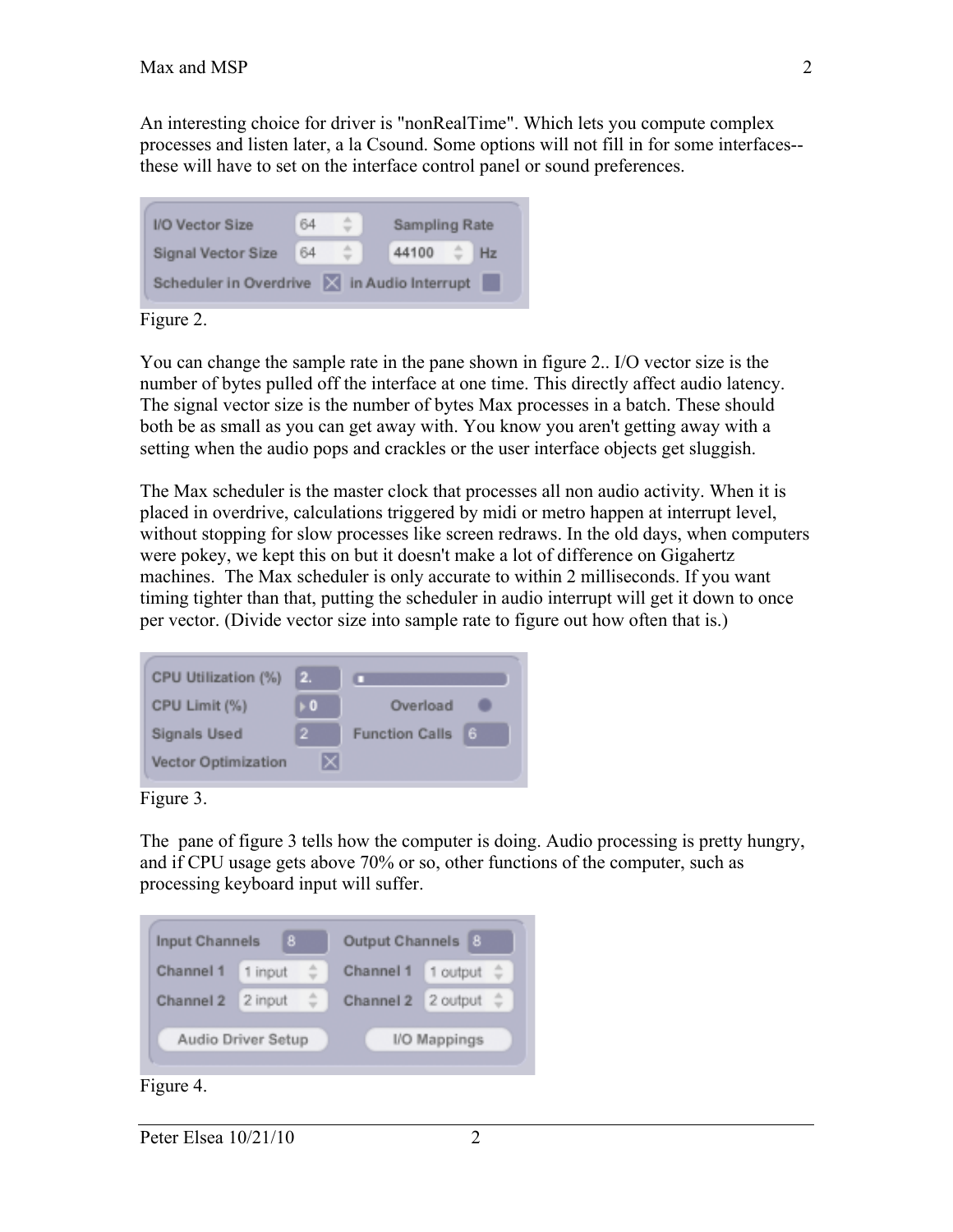Figure 4 shows where tochange inputs and outputs. Max's idea of channel 1 can be any input from the sound card. The I/O mappings brings up a window that lets you set all your interface supports.

#### **MSP Basics**

MSP objects have a tilde  $(\sim)$  after their name. Many of them have the same name (except for the tilde) as regular Max objects. Usually, the function is similar to their namesake.

Max works with messages- int, float, list, bang, that are sent once from one object to another. MSP works with signals that are flowing continuously whenever audio is on.



Figure 5.

Cords that pass signals are yellow with black stripes. The signals really consist of samples in batches called vectors. The number of samples in a vector can be changed for various reasons, but usually there are 64.

You can't watch a signal with a message box the way you can with standard Max messages. The best you can do is grab a single sample with sah $\sim$  (sample and hold), grab a bunch of numbers with capture~, or watch a display similar to an oscilloscope.

When a signal is captured, it looks like a lot of floats. The values should be between -1 and 1. A signal that swings all the way from –1 to 1 represents full scale and is very loud. Anything larger than this will distort if it gets to a dac~.

The most primitive signal comes from  $sig_{\gamma}$ , which provides a constant signal – 44100 copies of the same value per second<sup>1</sup>.



Figure 6.

Number $\sim$  is another source of constant signal, with a user interface. It will also display the value of a signal that is connected to it, but only four times a second. That's only useful for slowly changing values. (The update rate and mode of number $\sim$  are set in the inspector.)

<sup>&</sup>lt;sup>1</sup> Don't confuse a constant signal with a signal of constant amplitude. The latter is an audio signal that does not change in loudness. A constant is not audible, as its frequency (whatever the constant value) is 0.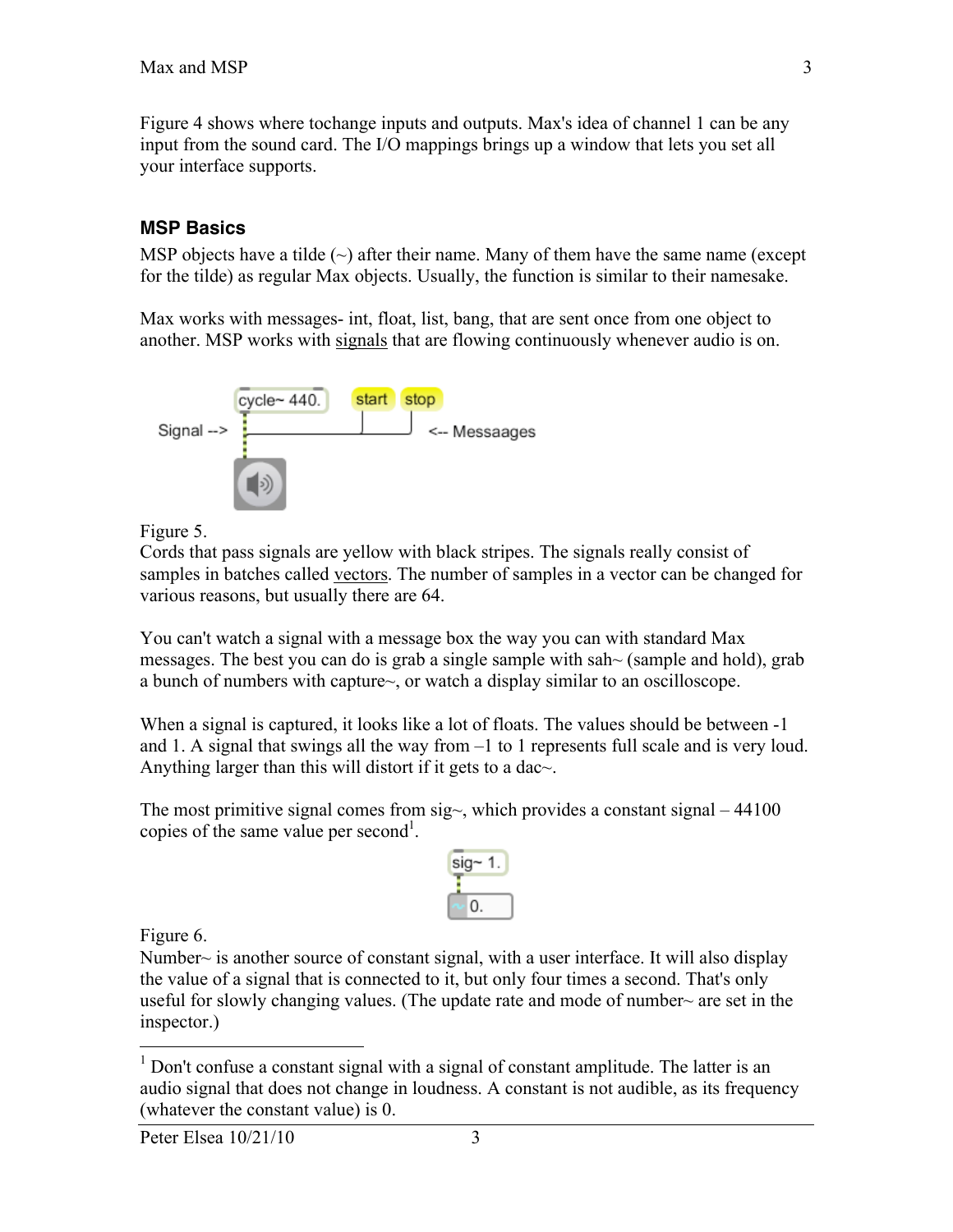### **Audio Output**

The output of an MSP patch is the dac $\sim$  or ezdac $\sim$  (shown in figure 6, it looks like a button with a picture of a speaker on it.) To start audio, send either a 1 or the message "start". (You can just click on the ezdac~) This starts all audio in all windows. To hear only audio from one window, send "startwindow". Audio will stop with the stop message, or a. You can add signal objects while audio is running..



Figure 7.

The left and right inlets of the dac~ correspond to left and right stereo outputs. dac~ can have arguments that determine the output channels, up to 16.

### **Levels**

To adjust the volume of a signal, you use either a multiplier  $[* \sim]$  (with a fractional value) or a gain~ slider. This looks very much like the slider but it faintly colored stripes.

The signal is applied to the left inlet and is available at the left outlet. An ints at the left inlet will move the slider. A change of 10 will adjust the level by 6 dB. The value 128 produces unity gain (no change), and the top position is 157. This setting can easily produce distortion. The position of the fader is reported at the right outlet.

The level does not change instantly when you move the slider. It ramps up or down so the signal doesn't pop. A float in the right inlet sets the ramp time in milliseconds. It defaults to 10 ms, which is usually fine.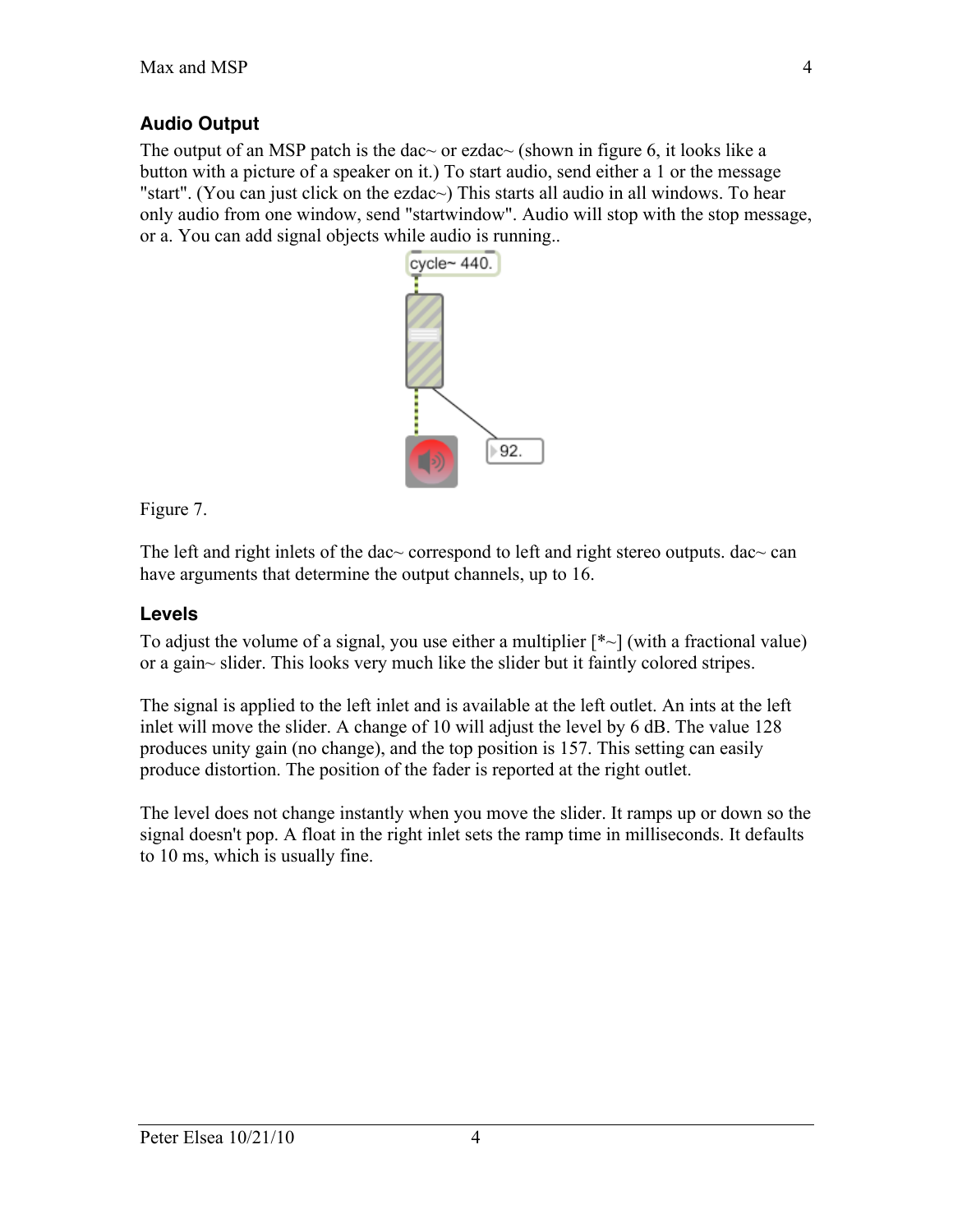

#### Figure 8

A multiplier is often a better way to control gain, if you don't need a user control. ( You should still have one gain~ slider per sound.) If you think of the multiplier as equivalent to a VCA, you'll get the idea. I usually stick a multiplier after every signal producing element in order to get levels under control, as in figure 8. Notice that the adder  $[+ \sim]$ object is used to combine signals. Think of it as a mixer. There's no difference between the two inlets -- they are both active continuously. Adder objects are not really necessary. Any signal inlet will add signals, but I find them a useful tool for organizing patches.

Believe me, even attenuating those cycles~ to 0.1 gives a plenty strong signal. Remember your decibels?

 $Db = 20 \log \frac{V}{V}$ , where V is the peak output of cycle~.

 $20 \log 0.1/1 = -20 dB$  $20 \log 0.01/1 = -40 \text{ dB}$  $20 \log 0.001/1 = -60 \text{ dB}$ 

20 dB down is noticeably quieter, but when we add two signals like this, the peak values of the sum will hit 0.2, which is only one fifth of distortion level.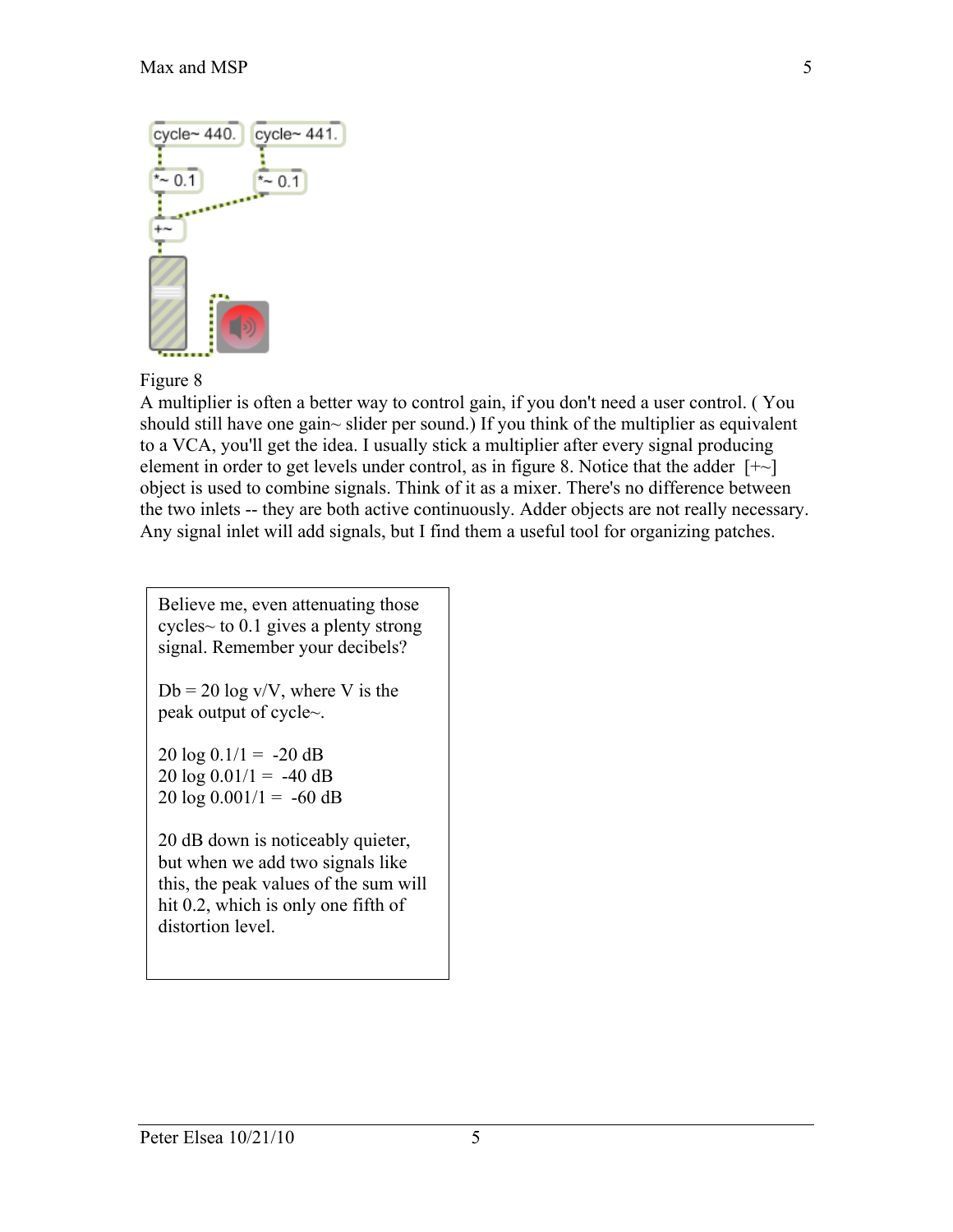#### **Audio input**

Inputs are shown by the adc~ or ezadc~ objets.



Figure 9.

Figure 9 simply passes two channels of audio through with gain control. Note that I have connected the right outlet of the left fader to the right fader. This is how you build a stereo control. The left fader controls both channels, and is all you would need to show in the presentation.

There are over 4 dozen MSP objects to process audio, many of which are described in other tutorials. Figure 10 shows a basic delay with feedback.



Figure 10.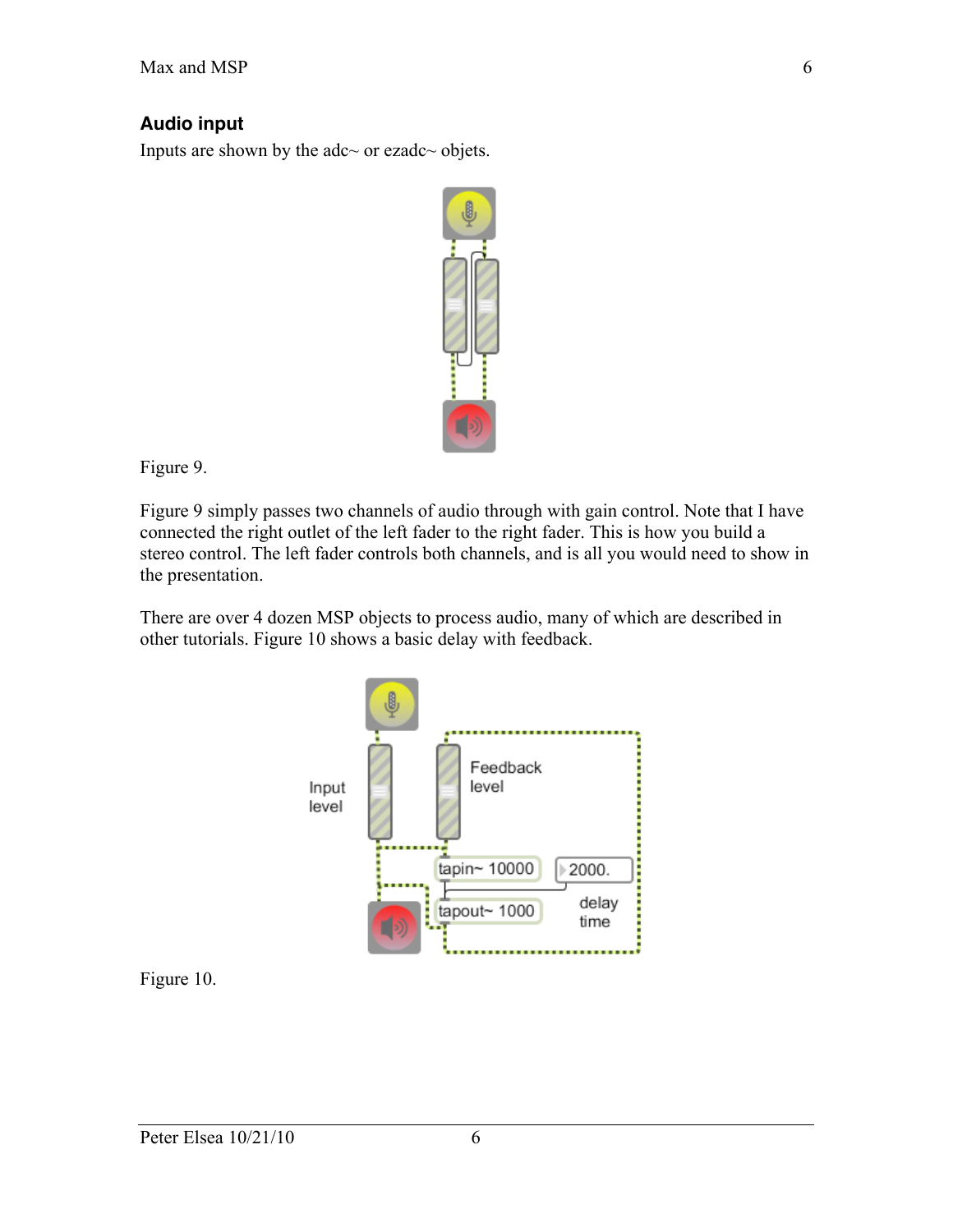### **Oscillators**

The cycle~ object is the basic oscillator. When audio is on it puts out a sine wave at he indicated frequency.

![](_page_6_Figure_3.jpeg)

For more about oscillators, see Basic Synthesis in MSP.

# **Playing Sound Files**

There are two basic ways to play sound files. With buffer $\sim$  (and its associated objects) which plays from memory, and with sfplay~ which plays files from the hard drive. There are advantages and disadvantages to each. Playback from memory is going to be instantaneous, but the total playing time you get is limited by the memory available in your computer. Remember that a minute of sound takes 5 megabytes of memory, twice that for stereo. There is no limit to the length of a file played by sfplay $\sim$  but the number of files you can have playing at one time is limited by the speed of your hard drive system. Most systems will easily do 8 tracks.

## **Buffer~ and Friends**

The buffer  $\sim$  object is a holder for sound files. You have to give it a name and a size, then put some sound into it. The size is in milliseconds, and will be a two channel unless you specify how many in a third argument. Loading the sound is done with the read message. There are several variations:

| Read          | By itself read brings up a file dialog and you<br>find the file in the usual manner.                                                                                                                                        |
|---------------|-----------------------------------------------------------------------------------------------------------------------------------------------------------------------------------------------------------------------------|
| Read filename | This will load in the file named if the file is<br>in the search path defined in the Max file<br>Preferences option. Otherwise you have to<br>specify the complete path, such as<br>/Users/pqe/Documents/SFDIR/filename.aif |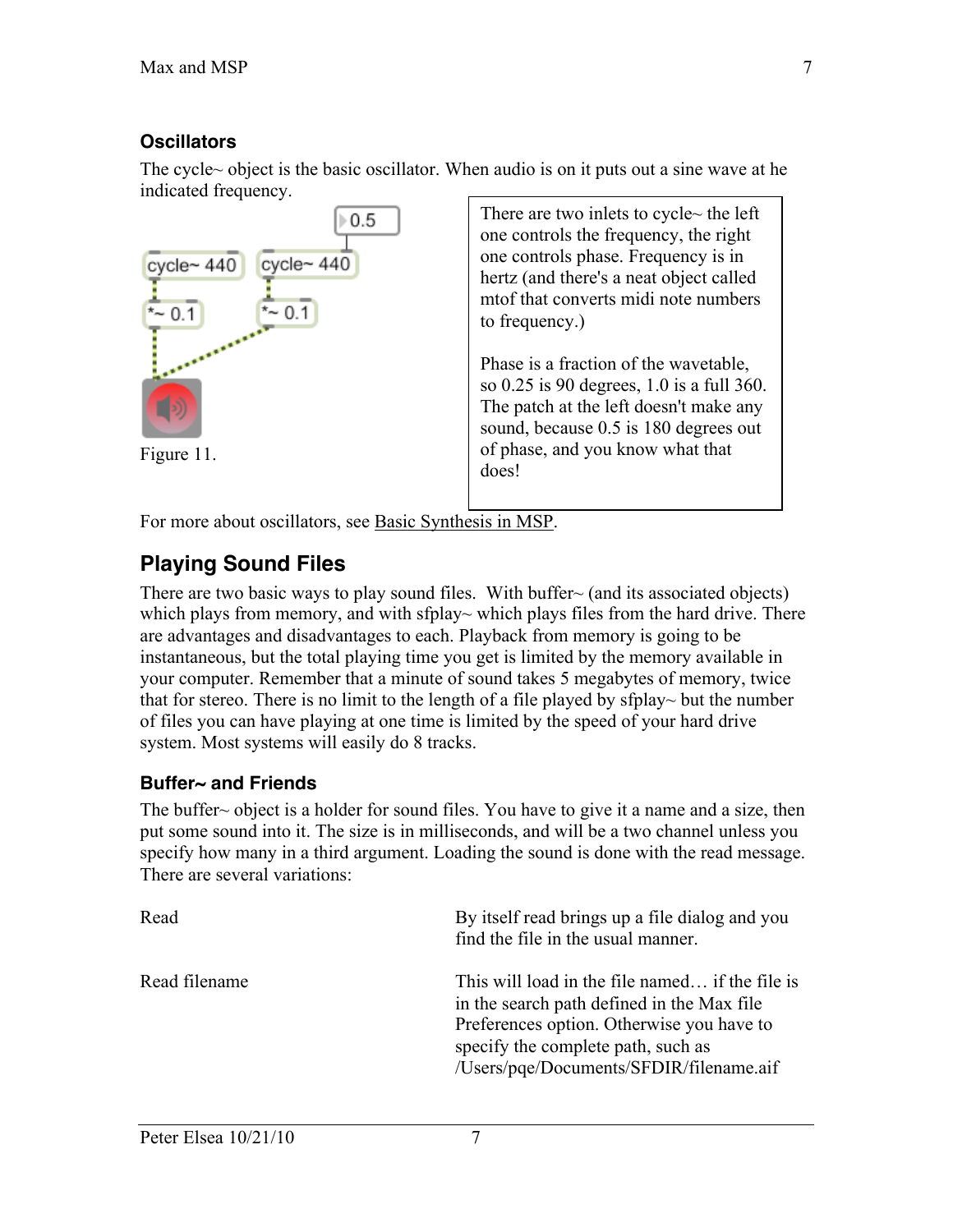|                                         | Note that folders are separated with slashes. A<br>slash at the beginning refers to the main drive. |
|-----------------------------------------|-----------------------------------------------------------------------------------------------------|
| Read filename offset                    | Offset is a number of milliseconds from the<br>start of the file to begin reading.                  |
| Read filename offset duration           | In addition, loads only part of the file.                                                           |
| Read filename offset duration channels  | You can read only one channel of a two<br>channel file if you want to.                              |
| Replace                                 | reads a file and changes the buffer size to fit<br>the file size.                                   |
| Readagain                               | reads the last file, but with new options if<br>desired.                                            |
| Import                                  | reads MP3 files.                                                                                    |
| Write<br>Writeaiff, writesd2, writewave | Write lets you save a buffer as a sound file.<br>These specify file type, saving a step.            |

If you double click on a buffer $\sim$  a little window pops up showing the sound file.

### **Play~**

The play~ object plays whatever is in the buffer it points to (you have to specify a buffer name.) It's very primitive, rather like turning a record by hand-- you put a signal into it, and as the value of the signal changes, play~ produces sound. Usually the signal is derived from a line~ object, but you can use a phasor~ to play loops. All play actually does is convert the signal coming in, (which represents time in milliseconds) into a pointer to a sample to grab from buffer and sends that sample out. The help file gives a fine example.

## **Groove~**

Groove $\sim$  is the most useful buffer $\sim$  player. It can be pretty confusing until you realize exactly what it does. It is also maintaining a pointer into the buffer~, but it has built in line functions to move the pointer for you. If you send a float to groove $\sim$  it will cue up the pointer, but nothing will happen until it gets a signal -- this signal determines the rate of play, so usually a sig~ 1.0 will do it. Changing the value from sig~ will change the rate of play-- it will even play backwards. After it plays once, you have to cue it to the beginning to get it to play again.

Groove~ has a loop mode, where it will recue itself. You can set the loop points.

## **Record~**

Record~ will put audio into the buffer~. You need to specify which buffer to use (the set message lets you change this) and number of channels if more than 1. Audio signals connected to the inlet(s) will be recorded when a 1 is received in the left. Recording is stopped with a 0. There are two mode flags for record: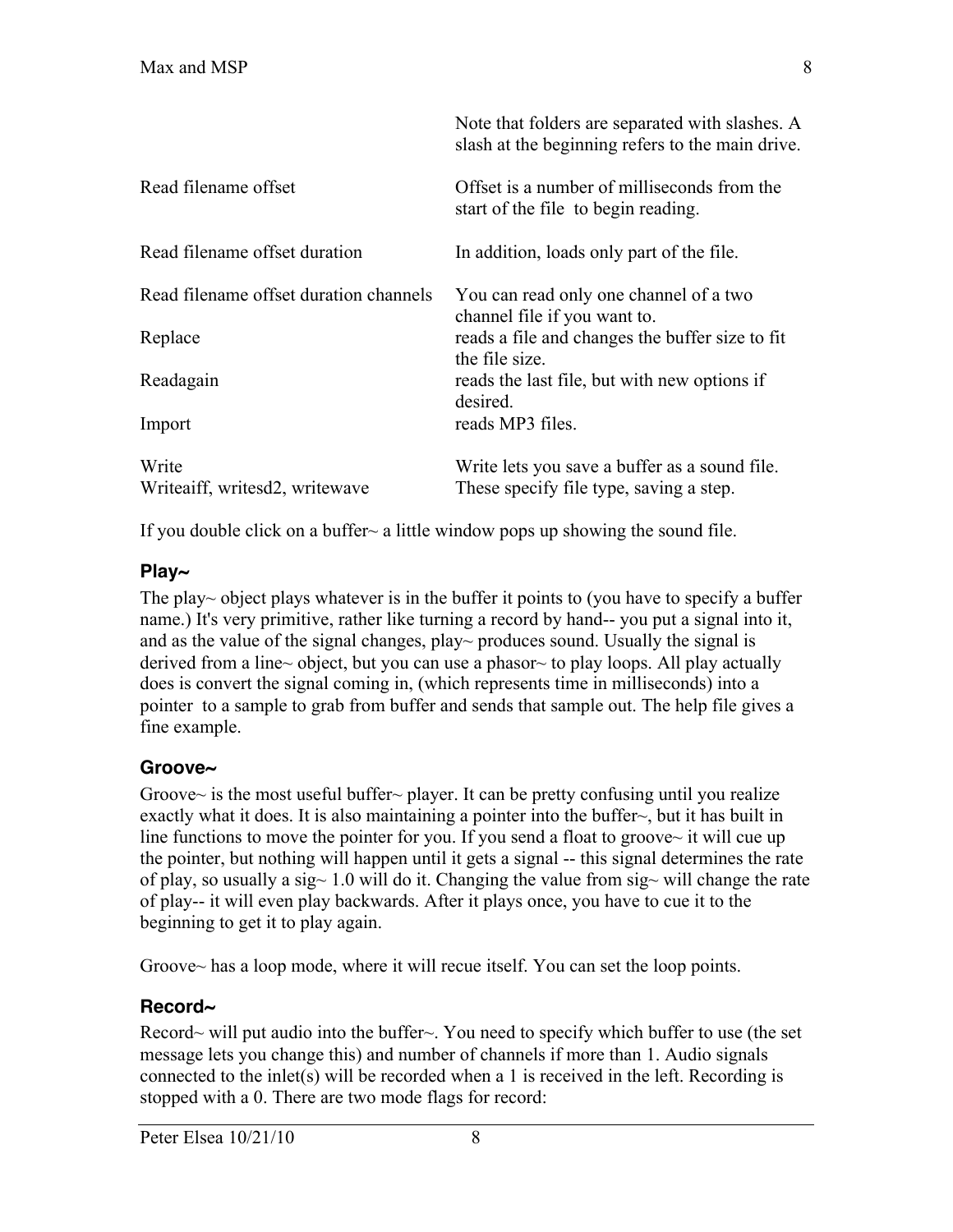| Append | when off, recording always starts at the<br>beginning of the buffer. When on, recording<br>starts where it last left off. |
|--------|---------------------------------------------------------------------------------------------------------------------------|
| Loop   | when loop is off, recording stops at the end of<br>the buffer. When on, as the end of the buffer is                       |
|        | reached, recording moves to the beginning of                                                                              |
|        | the buffer, overwriting what is already there.                                                                            |

 There are inlets to set the start point and end points in the buffer. These require floats that specify time in milliseconds. Record~ does not get a direct connection to its buffer~ It has a signal output that sends a location pointer. This could be connected to a play~ to synchronize playback from another buffer. This lets you patch multitrack features or set up a time remaining indicator.

Figure 12 is an example of a buffer in action:

![](_page_8_Figure_4.jpeg)

Figure 12.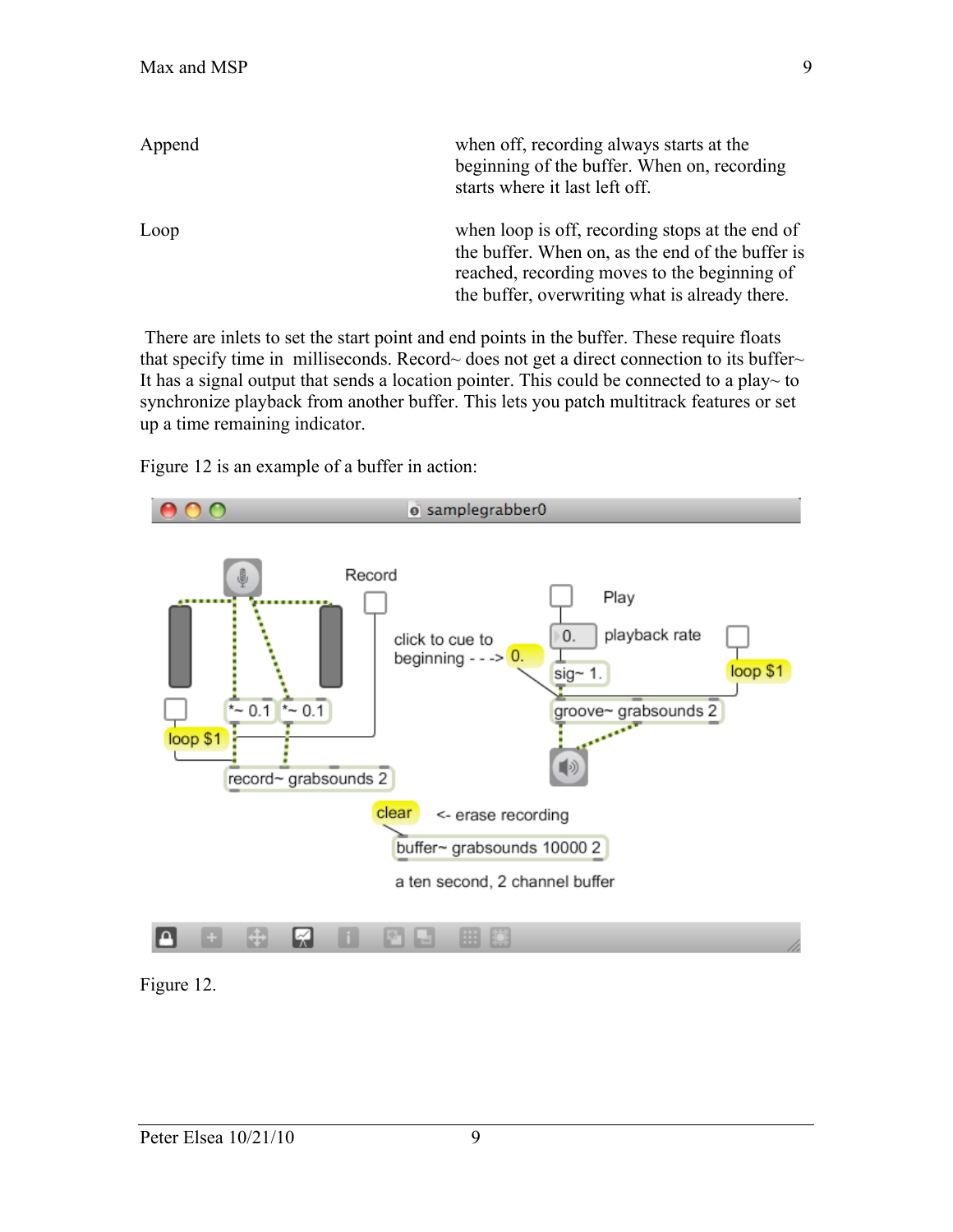#### **Sfplay~**

Sfplay~ plays sound files from the hard drive. The file can be in practically any format, although paired files (such as made by pro tools) will require two sfplay~s. Arguments to sfplay~ are:

| Name of an sflist~ object, | This is optional. If there is one, you can load<br>several files and have them ready for instant<br>playback.                                                                                                                                                                                           |
|----------------------------|---------------------------------------------------------------------------------------------------------------------------------------------------------------------------------------------------------------------------------------------------------------------------------------------------------|
| Number of channels,        | up to 8, apparently.                                                                                                                                                                                                                                                                                    |
| Size of play buffer        | in milliseconds. A play buffer is necessary for<br>smooth disk operations. If you put 0, the<br>default size is used, which is usually fine.<br>Adjust buffer size if you have slow disks that<br>stutter when you play.                                                                                |
| Number of position outlets | the first position outlet gives the time in<br>milliseconds. This is rounded off from the<br>actual sample locations. A second position<br>outlet gives the round off error, so you add<br>them to get the precise time. The help file<br>shows how to convert this information into a<br>time display. |
| Name                       | you can give the sfplay~ itself a name. Sfinfo~<br>can use this name to return information about<br>the current file.                                                                                                                                                                                   |

The reference on sfplay~ is 6 pages long, and it has extensive help files. The easy way to use sfplay~ is like figure 13.

![](_page_9_Figure_5.jpeg)

Figure 13.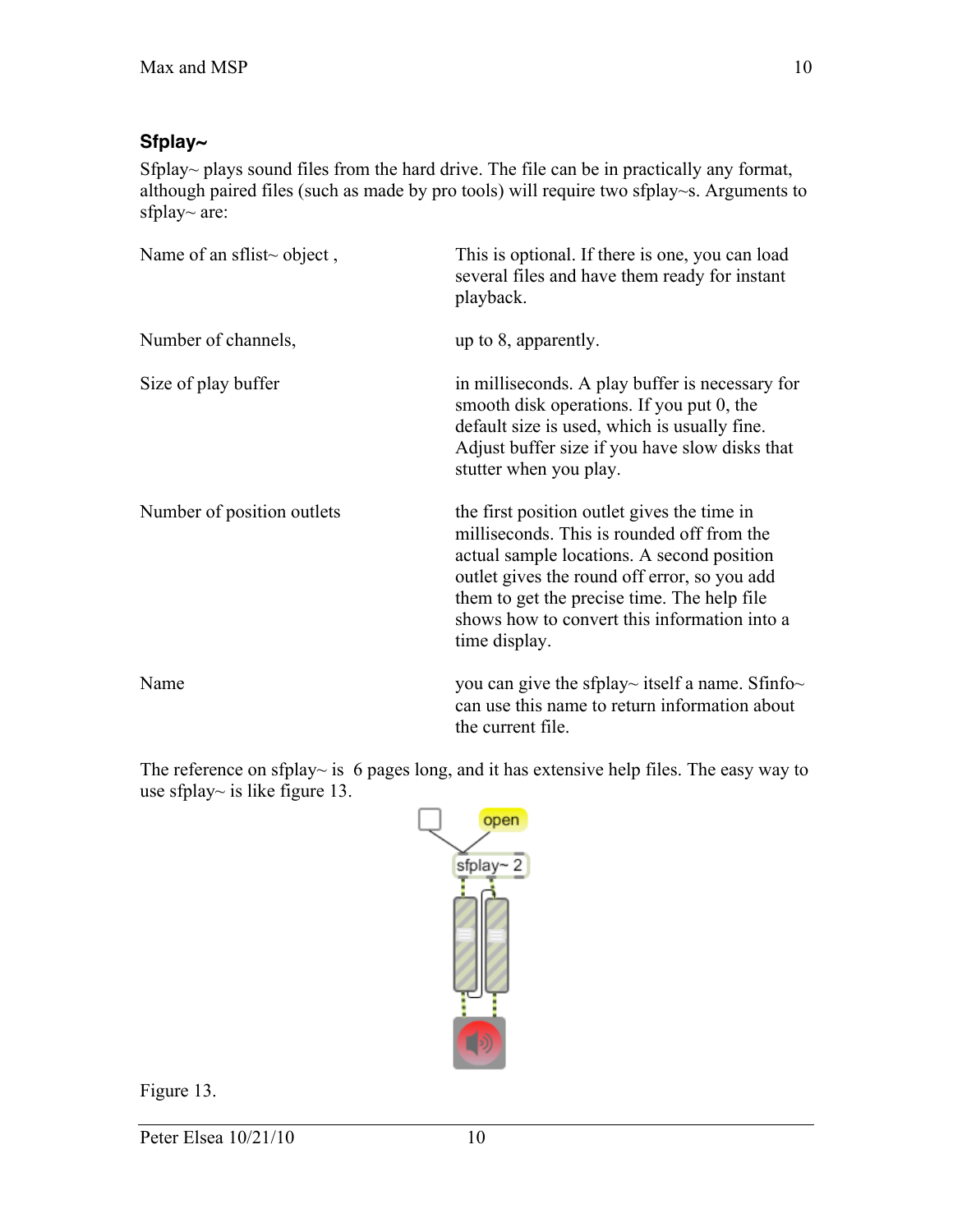This will play a file for you. If you want to use the file like a bank of samples, you can define locations as cue points with the preload command. Once a location has been defined as cue 3 for instance, a 3 (as opposed to a 1 which starts at the beginning) will start playback there. You can create and save complicated lists of cues with the sflist~ object. Sflist~ lets you have cues from more than one file. Since each cue has a buffer to start playback instantly while the disk catches up, there is a memory cost for using cues. Figure about 40k per channel.

Other commands like speed, seek, pause and resume make playback interesting.

### **Sfrecord~**

![](_page_10_Figure_4.jpeg)

Figure 14.

Recording can be just as simple as playback. With a patch like the one above:

- Open a file to record into
- Send in a 1 or the message [record length] to begin recording.
- Send a 0 to stop.

There are options for various file formats and so on. I usually just use the sfrecord~ help file for my recordings.

### **Sfinfo~**

Sfinfo~ provides information about selected audio files. Usually you want to know how long a recording is, and confirm that its sample rate is appropriate for current settings.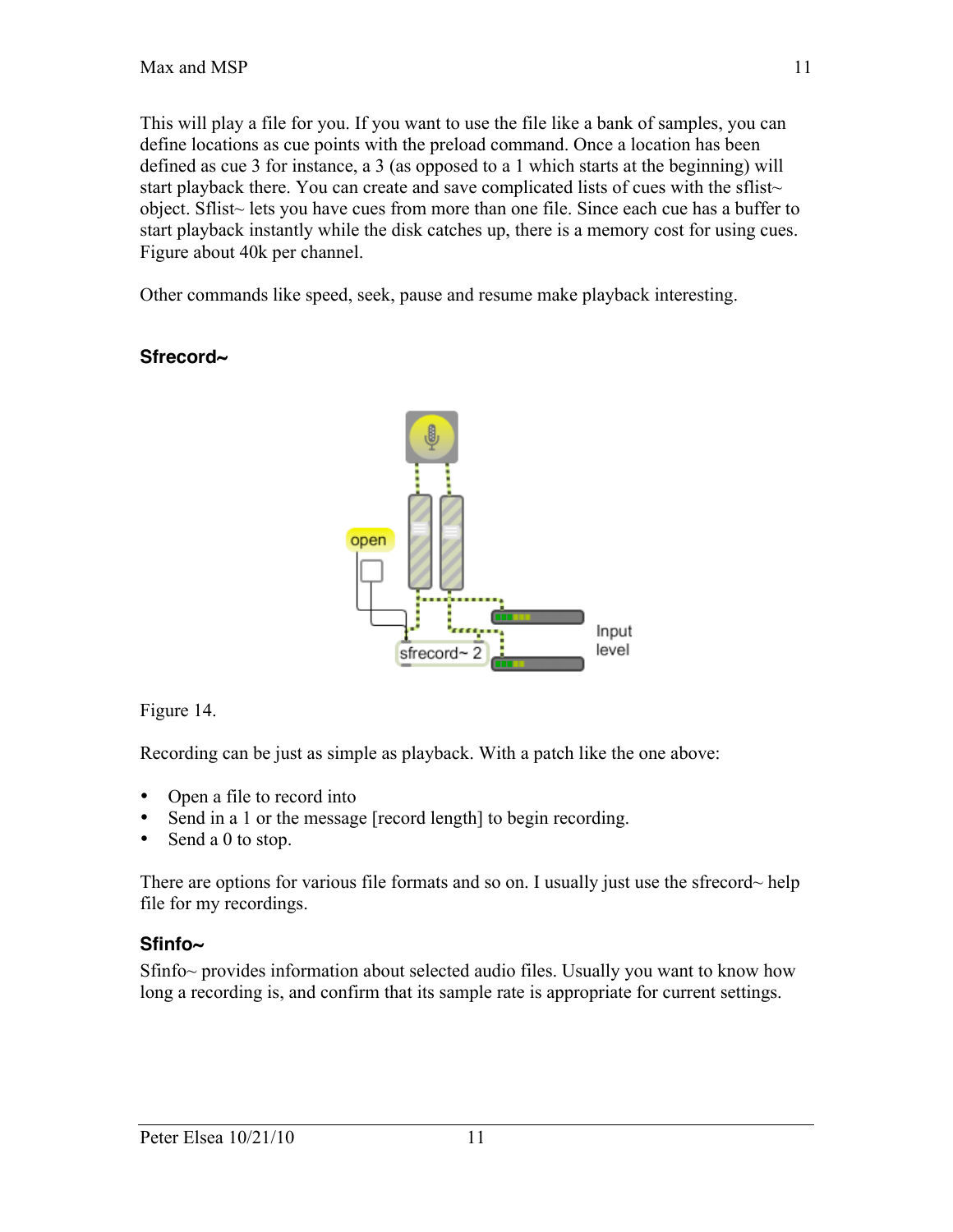# **Testing Things**

Sometimes the hardest part of working with msp patches is to find out what is going on. The tutorial shows several common ways of measuring signals- these are nicely illustrated in the help files.

**Meter**  $\sim$  shows level. It flashes red if the signal goes above 1.0.

Avg~ gives the level whenever it is banged. You usually see a metro hooked up to it. There is also **average** which does not require bangs and has several measurement modes.

![](_page_11_Picture_5.jpeg)

Number~ periodically gives the value of the most recent sample at the right outlet. Like a sample and hold, it gives a funny pattern of numbers on audio, is most useful for slowly chaining signals, like the output of line~. When the arrow is showing, it creates a constant signal at the left outlet, which you set with the mouse.

Snapshot~ gives much the same thing, but reporting can be controlled by your patch

Capture~ lets you see a chunk of signal as a series of values. Tedious to use, but enlightening when everything else fails.

Scope~ Gives you pictures of signals. Its not much like an oscilloscope though, because what it really does is flash pictures on the screen at a rather slow rate. The help files and the tutorial don't really make the operation of scope~ very clear, so I'll have a stab at it.

The scope~ object captures the signal into a series of buffers that will be displayed on the screen. You can set the number of buffers by sending an int into the right inlet. You can set the number of samples per buffer at the left inlet. When the buffers are full, each is shown as a line segment from the value of the first to last sample in the buffer. (With the default display size, each buffer gets a single pixel in width, so the lines go straight up. If you stretch the display, you can see some slant.)

The total number of samples that will be on the screen is the product of number of segments per screen and samples per buffer. The defaults are 128 x 128 (16384) or about  $1/3^{rd}$  of a second at 44.1 kHz. This is suitable for showing low frequency waveforms, but the screen sort of jumps, and if you increase the frequency to the audio range, the display will probably just give you a line. To get an image of a high frequency tone, we need to display fewer samples. It's usually prettiest to keep 128 buffers and go to fewer samples per buffer. I usually start with around 8. If there are too many cycles showing, reduce the number. If you only see part of the wave, increase the number.

For high frequencies, reduce the number of segments per screen until you get a stable waveform. It may look strange, but then again the waveforms digital systems produce at high frequencies really do look like that.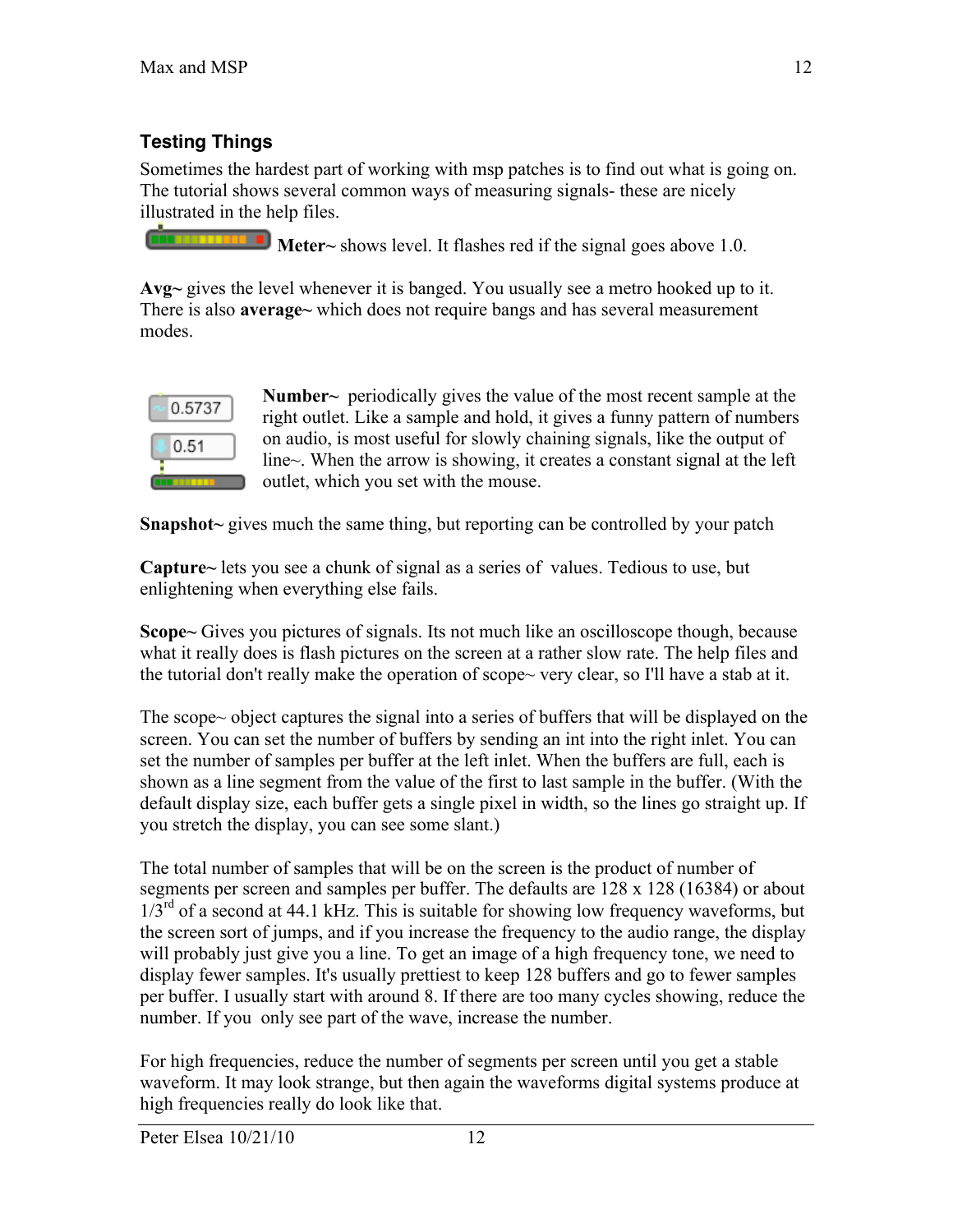With real oscilloscopes, you can set the sweep rate to a particular time per screen marking and use triggering circuitry to make the waveform sit still. The settings for scope~ are restricted to integer sample numbers, so we usually can't get convenient time settings. We can however, calculate the time per division we are seeing. This patcher shows how.

![](_page_12_Figure_2.jpeg)

Dspstate~ gives the sample rate. With 8 divisions per screen and (samples per segment \* segments per screen) samples on the screen, the expression object shown will give ms per division.

The trigger 1 message to the scope will stabilize the display if the other settings are in the right range.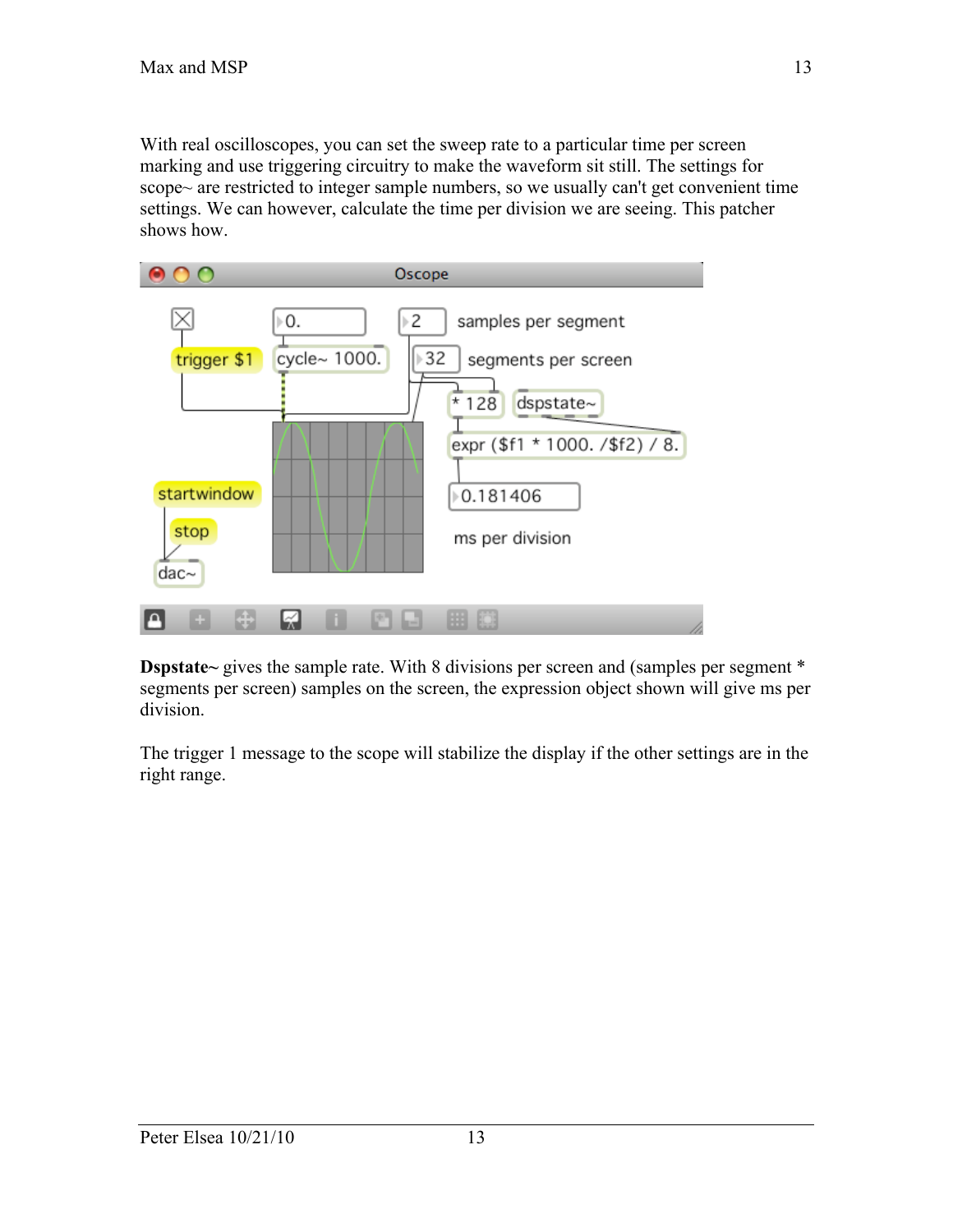#### **How it all fits together**

Although listening to audio and watching the screen gives the impression that everything is steadily chugging along, the system is really backing up and stretching out like cars on a crowded interstate.

There can only be one sample rate in effect at a time. This is determined by the sound card settings. Assume it's 44.1k for this exercise. That means the card needs a sample (X the number of channels) every 0.0226 ms. To make sure there's always something there, the program can run ahead of the card, up to whatever the output buffer size is, 1024 on the one I use.

The MSP audio interrupt is loosely locked to the audio card. The audio interrupt runs at (Sample rate)/ (signal vector size) . If the vector is 64, an audio interrupt happens approximately every 1.45 ms. The duration of the audio interrupt depends on the amount of processing necessary for every audio object to do its thing on one vector. Naturally, if it takes longer than 1.45 ms, the output buffer will start to drain. You can get away with a couple of long vector periods (like when something turns on or goes the long way around a branch), but they better be balanced by short ones. If the audio processes get ahead of the card, the card will say so, and an interrupt is skipped.

Note that there is a buffer for everything that is contributing signals to the system. The card input and any files being read all put their data into a buffer, and on the audio interrupt, a vector's worth of samples are taken out. If the buffers are too big, input to output takes too long, but if they too small, audio processing is broken up. (The buffer~ object is an extreme example of this, as it contains the entire audio recording.)

Also note that for proper playback, any recording should be played at the sample rate in use when it was made. If the current sample rate is different, the program has to do some interpolation to compensate. MSP is doing this anyway for variable rate playback. When you specify sample rates for recordings, you are telling MSP the original SR so it knows what to do. Sample rates are marked in audio files, but it's easy to get them messed up in some programs.

When processing time gets tight, it would be nice to skip some calculations, especially if they are just giving the same number over and again. You have to do this in a closed off part of the system that is running at half the sample rate. Any signals entering this area have to be decimated (downsampled) on the way in, and resampled back up on the way out. The poly~ object is a nice enclosed area where this is possible, and often necessary. In a leisurely patch, some things may sound prettier if run at twice the sample rate. I'll be interested in finding out what these are.